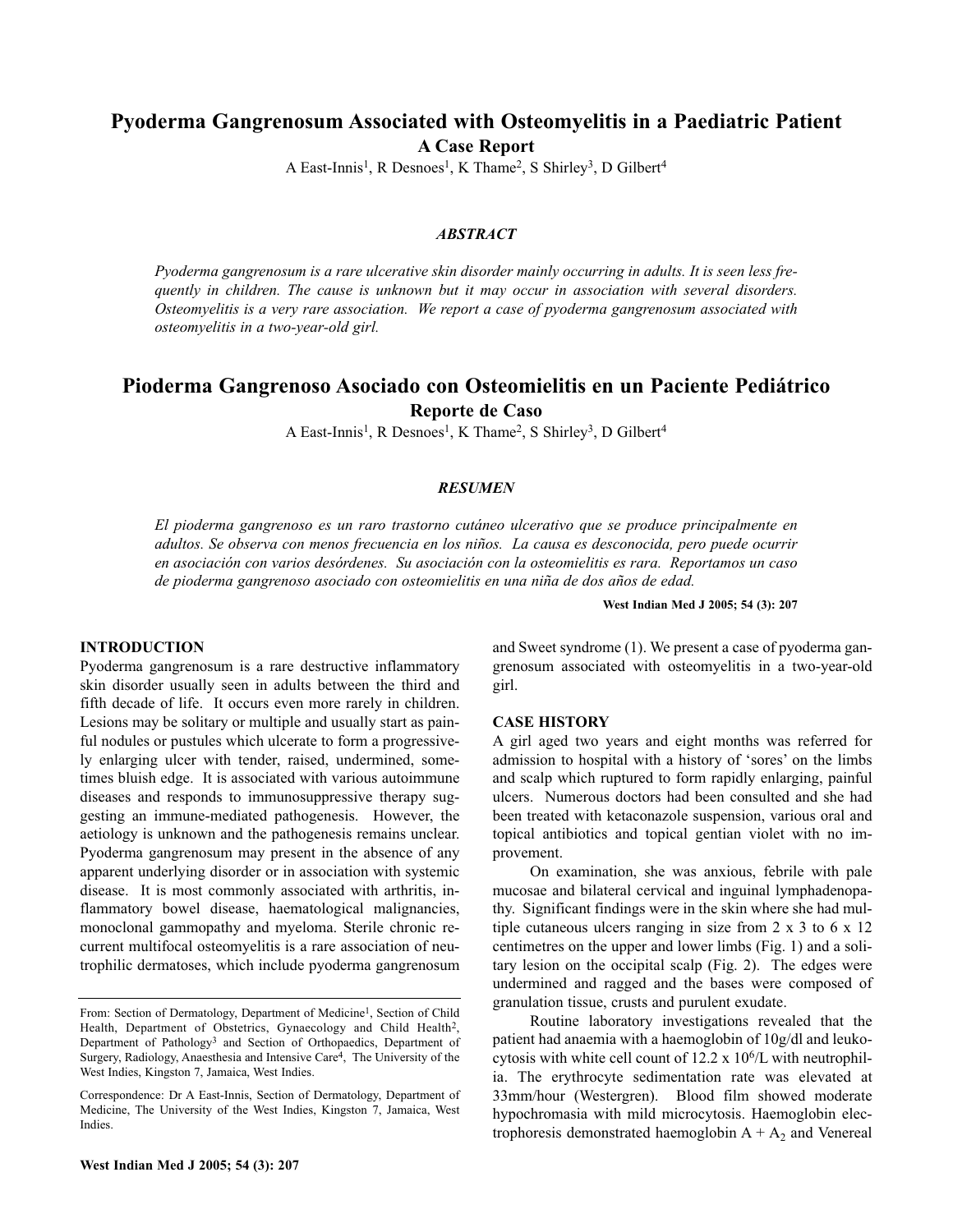

Fig. 1: Ulcer on right leg. Purple areas are due to gentian violet applied prior to admission



Fig. 2: Ulcer on occipital scalp.

Disease Research Laboratory (VDRL) test, antinuclear and rheumatoid factors were negative. Tests for the human immunodeficiency virus (HIV) and human T-cell lymphotropic virus type-1 (HTLV-1) infection were negative. Blood cultures showed no growth but bacterial swabs from the ulcers showed "a light growth of *Staphylococcus aureus*, *Klebsiella pneumoniae* and group D streptococcus", all sensitive to cefuroxime. Fungal cultures of samples from the ulcers were negative. Serum immunoglobulins, abdominal ultrasound, barium enema, barium meal and follow-through and chest roentgenogram were normal. Colonoscopy with mucosal biopsy was also normal.

Histology of a skin biopsy showed focal, necrotizing, suppurative inflammation with associated ulceration and peripheral lymphocytic infiltrates extending through the dermis and superficial subcutaneous tissues. Necrotizing vasculitis, however, was not observed. The changes were consistent with pyoderma gangrenosum. The patient was commenced on cefuroxime intravenously and oral prednisone 40 mg on alternate days. The lesions started to show signs of healing and epithelialisation although the edges still appeared active.

On day 15 of admission, an erythematous, firm swelling of the proximal phalanx of the fourth finger of the left hand was noted. A roentgenogram of the left hand showed asymmetric well-organized periosteal thickening of the affected finger with no frank bone destruction (Fig. 3). The



Fig. 3: Roentgenogram of left hand. The proximal phalanx of the fourth digit shows well-organized, periosteal thickening.

findings were compatible with chronic osteomyelitis. Radioisotope bone scan showed increased isotope uptake in the affected digit consistent with acute osteomyelitis. Bacterial and fungal cultures of the aspirate from the left finger showed no growth.

A decision was made to commence oral amoxicillin and clavulanic acid as some bacterial cultures from ulcers were growing *Staphylococcus aureus* sensitive to this antibiotic. Despite eradication of the colonizing bacteria, the ulcer edges remained active and the ulcers progressed. The dose of prednisone was subsequently increased to 60 mg on alternate days. The lesions completely healed, the child became afebrile, began to walk and was no longer agitated. The dose of prednisone was tapered to 40 mg on alternate days and ulcers remained healed at this dose. The patient was discharged after 46 days as an inpatient and the dose of prednisone gradually tapered to 25 mg on alternate days as an outpatient over three weeks. Antibiotics were continued primarily for the osteomyelitis which also improved on this regime.

At clinic review, 21 days after discharge, the lesions were noted to be pruritic and the ulcers were recurring. The patient was re-admitted and the dose of prednisone was increased to 60 mg on alternate days and dapsone was added at a dose of 25 mg. The lesions were dressed with 1% pimecrolimus cream. However, there was no improvement and dapsone was discontinued and sulphasalazine 750 mg per